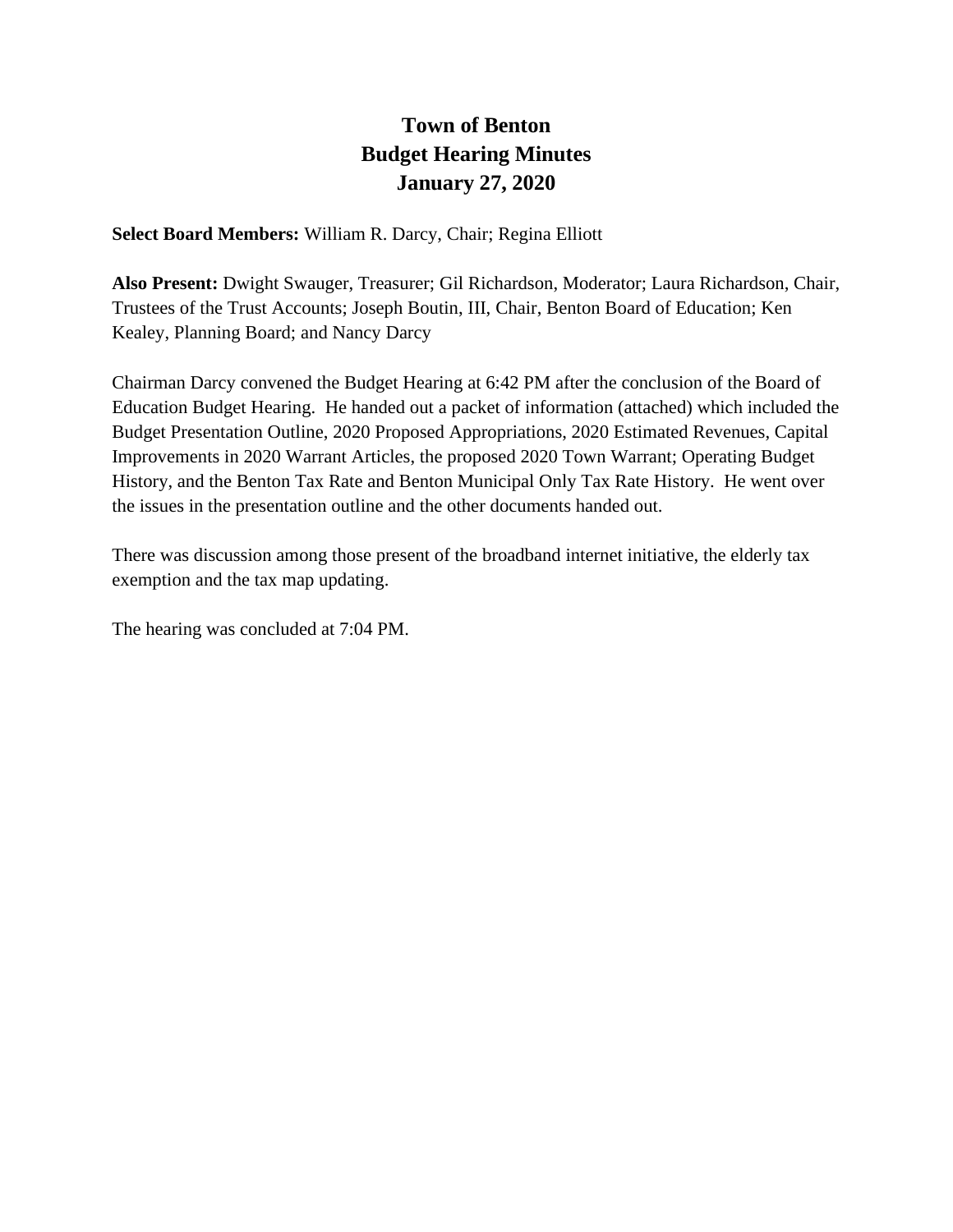## **Budget Presentation 1.27.20**

**Operating Budget of \$131,500 expenditures** (plus \$1,000 in Warrant Articles for Town Clerk and Tax Collector Raises)

Context: **Lower than 2012 budget and average of last 10 years operating budgets** (handout)

Stewardship of Approved Budget: **Under expended EACH line item in 2019 budget** (2020 Proposed Appropriations)

**Tax Consequences of Budget**: Contribution to **reduce** taxes, and better contribution than average of last 10 years (handout)

**Employee raises** of \$3,600 (includes warrant articles for Clerk & Collector)

Abiding by **Statutory Chart of Accounts** for first time, so not all line items comparable to last year (example: Financial Admin & Elections)

# **Capital Expenditures Included in Warrant Articles**

All **funded by unassigned fund balance** (so no tax consequence)

Most **multi-year or indeterminate spending** or ETF

Go over specific requests listed in handout

### **Low Income Elderly Tax Exemption**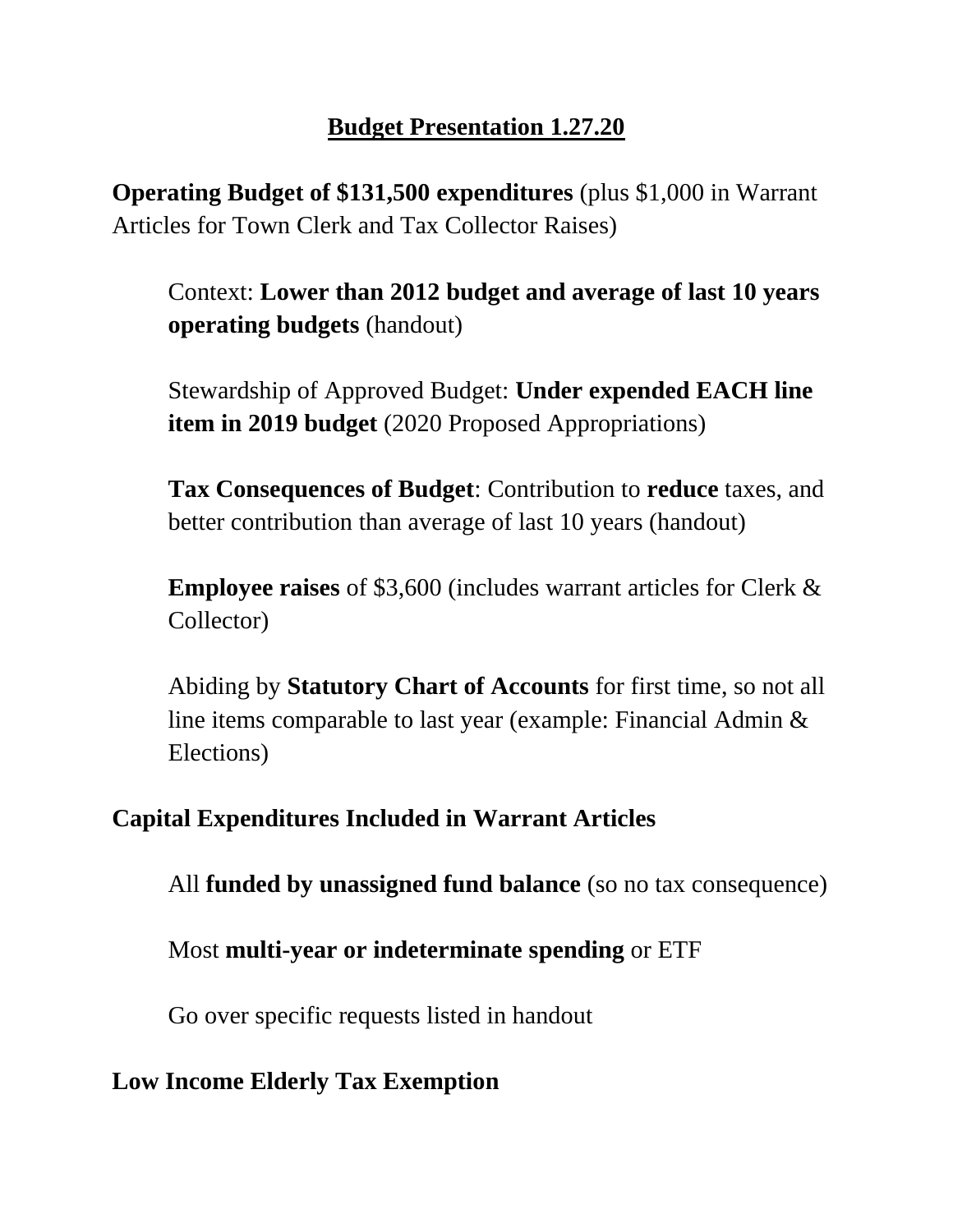| <b>Source</b>                           | <b>Estimated 2019</b> | <b>Received 2019</b> | <b>Estimated 2020</b> |
|-----------------------------------------|-----------------------|----------------------|-----------------------|
| Property Taxes (3110)                   | 444,000.00            | 448,014.00           | 444,000.00            |
| Timber Taxes (3185)                     | 5,000.00              | 1,123.64             | 3,000.00              |
| Payment in Lieu of<br>Taxes (3186)      | 64,210.00             | 65,635.00            | 65,500.00             |
| <b>Excavation Tax</b><br>(3187)         | 0.00                  | 0.00                 | 0.00                  |
| Other Taxes and Fees<br>(3189)          | 0.00                  | 95.00                | 50.00                 |
| Int./ Penalties/ Taxes<br>(3190)        | 3,000.00              | 7,459.65             | 4,000.00              |
| Tax Lien Dep from<br>Collector (3191)   | 0.00                  | 42,870.73            | 0.00                  |
| Motor Vehicle Permit<br>Fees (3220)     | 55,000.00             | 62,783.00            | 58,000.00             |
| <b>Building Permits</b><br>(3230)       | 330.00                | 605.00               | 400.00                |
| Pistol Permits(3290)                    | 20.00                 | 0.00                 | 0.00                  |
| Dog Licenses (3291)                     | 400.00                | 361.00               | 350.00                |
| Rental of Town Hall<br>(3292)           | 100.00                | 0.00                 | 100.00                |
| <b>Shared Revenues</b><br>(3311)        | 0.00                  | 0.00                 | 0.00                  |
| Meals and Rooms Tax<br>Dist. (3352)     | 19,266.31             | 19,072.24            | 19,000.00             |
| <b>Highway Block Grant</b><br>(3353)    | 15,306.54             | 15,484.79            | 15,300.00             |
| <b>Other State Grants</b><br>(3359)     | 0.00                  | 4,040.66             | 0.00                  |
| Sale of Municipal<br>Property (3501)    | 0.00                  | 0.00                 | 0.00                  |
| <b>Interest on Investment</b><br>(3502) | 50.00                 | 120.06               | 120.00                |
| Ins Dividends &<br>Reimb. (3506)        | 0.00                  | 1,694.21             | 0.00                  |
| Totals                                  | 606,682.85            | 669,358.98           | 609,820.00            |

### **2020 Estimated Revenues**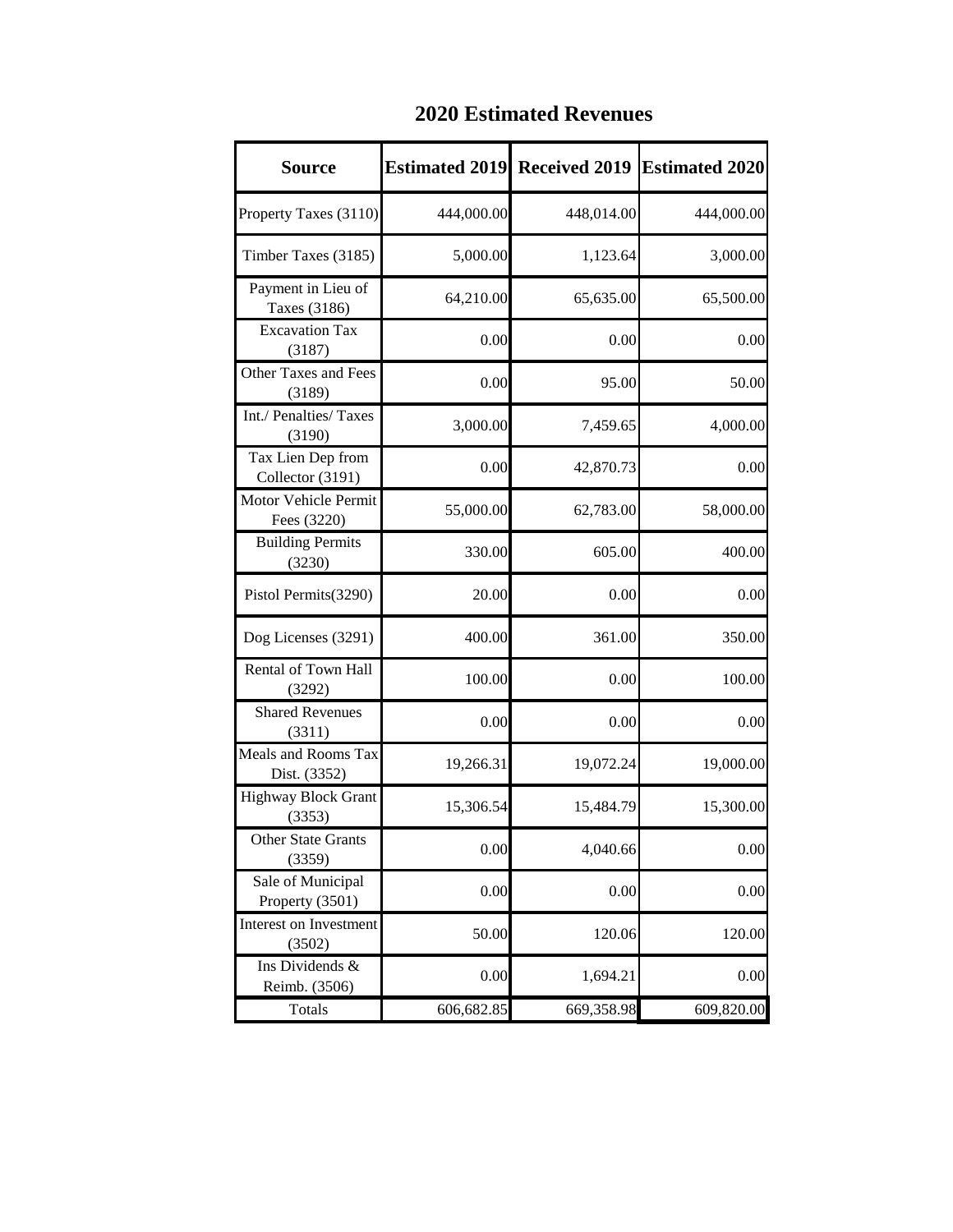| Account | <b>Charge Point</b>              | <b>Budget</b>  | Spent          | <b>Balance</b> | Proposed<br>2020 |
|---------|----------------------------------|----------------|----------------|----------------|------------------|
| 4130    | Executive                        | 10,000         | 8,238          | 1,762          | 9,000            |
| 4140    | Election & Town Clerk            | 250            | 59             | 191            | 4,750            |
| 4150    | <b>Financial Administration</b>  | 8,000          | 5,726          | 2,274          | 10,800           |
| 4152    | <b>Property Revaluation</b>      | 6,300          | 5,222          | 1,078          | 5,500            |
| 4153    | <b>Legal Expenses</b>            | 250            | $\overline{0}$ | 250            | 250              |
| 4155    | Personnel Admin                  | 1,600          | 1,330          | 270            | 2,000            |
| 4193    | Planning & Zoning                | 250            | 77             | 173            | 250              |
| 4194    | Gov't Buildings                  | 6,000          | 3,815          | 2,185          | 5,000            |
| 4195    | Cemeteries                       | 4,000          | 2,161          | 1,839          | 4,000            |
| 4196    | Insurance                        | 1,100          | 1,081          | 19             | 1,100            |
| 4197    | Ads & Regional Assoc.            | 2,500          | 538            | 1,962          | 2,500            |
| 4199    | <b>Avitar (SW Supp/Maint)</b>    | 2,400          | 2,297          | 103            | 2,400            |
| 4210    | Police                           | 1,500          | 1,500          | $\overline{0}$ | 1,500            |
| 4215    | Ambulance                        | 5,200          | 5,012          | 189            | 6,200            |
| 4220    | Fire                             | 10,000         | 10,000         | $\overline{0}$ | 10,000           |
| 4240    | <b>Building Inspection</b>       | $\overline{0}$ | $\overline{0}$ | $\overline{0}$ | 200              |
| 4299    | <b>Other Public Safety</b>       | 0              | $\overline{0}$ | $\overline{0}$ | $\overline{0}$   |
| 4312    | Highways & Streets               | 63,000         | 52,043         | 10,957         | 63,000           |
| 4313    | <b>Bridges</b>                   | 250            | $\overline{0}$ | 250            | 250              |
| 4316    | <b>Street Lighting</b>           | 300            | 276            | 24             | 300              |
| 4319    | <b>Other Streets</b>             | 0              | $\theta$       | $\overline{0}$ | $\overline{0}$   |
| 4414    | Pest Control                     | 250            | 162            | 88             | 250              |
| 4442    | <b>Direct Assistance Welfare</b> | 0              | $\overline{0}$ | $\overline{0}$ | 250              |
| 4444    | <b>Intergovernmental Welfare</b> | 2,000          | 1,500          | 500            | 2,000            |
| 4445    | <b>Vendor Payments</b>           | 1,300          | 1,133          | 167            | $\overline{0}$   |
|         | <b>TOTALS</b>                    | 126,450        | 102,170        | 24,280         | 131,500          |

## **2020 PROPOSED APPROPRIATIONS**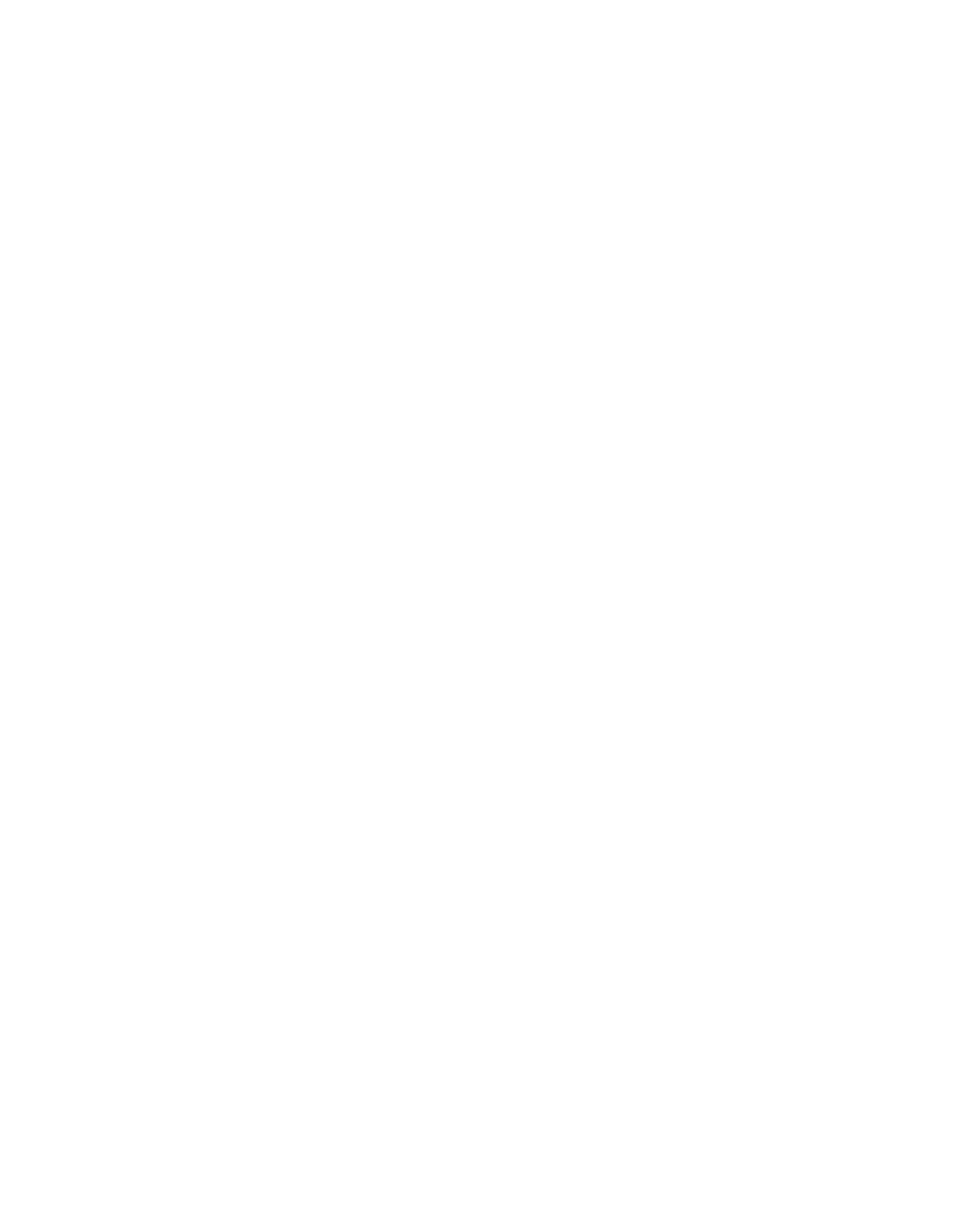#### **Capital Improvements in 2020 Warrant Articles All Funds From Unassigned Fund Balance**

**ARTICLE 5.** \$35,000 to repave 500 feet of Tunnel Steam Road

**ARTICLE 6.** \$32,750, non-lapsing, expiring April 30, 2023, for the Tunnel Stream Road culvert project

**ARTICLE 7.** \$30,000 to be added to the Capital Repair and Maintenance Expendable Trust Fund

**ARTICLE 8**. \$20,000 for cemetery improvements, including repair of wall and gravestones, tree clearing, stump removal and a survey to add grave sites, and a new sign, with the funds be nonlapsing until April 30, 2022

**ARTICLE 10.** \$15,000 for Town Hall improvements, including a fence on the side yard, a roof over the side door and lighted sign and notice board

**ARTICLE 11.** \$25,000 to create a broadband expendable trust fund, non-lapsing to expire on April 30, 2023, to assist in bringing higher speed internet service to Benton

**Total from Unassigned Fund Balance**: \$157,750 of which \$30K goes in a Trust Fund and \$77,750 for multi-year or indeterminate year funding (non-lapsing after end of 2020).

**Fund Balance End of 2018**: \$410,279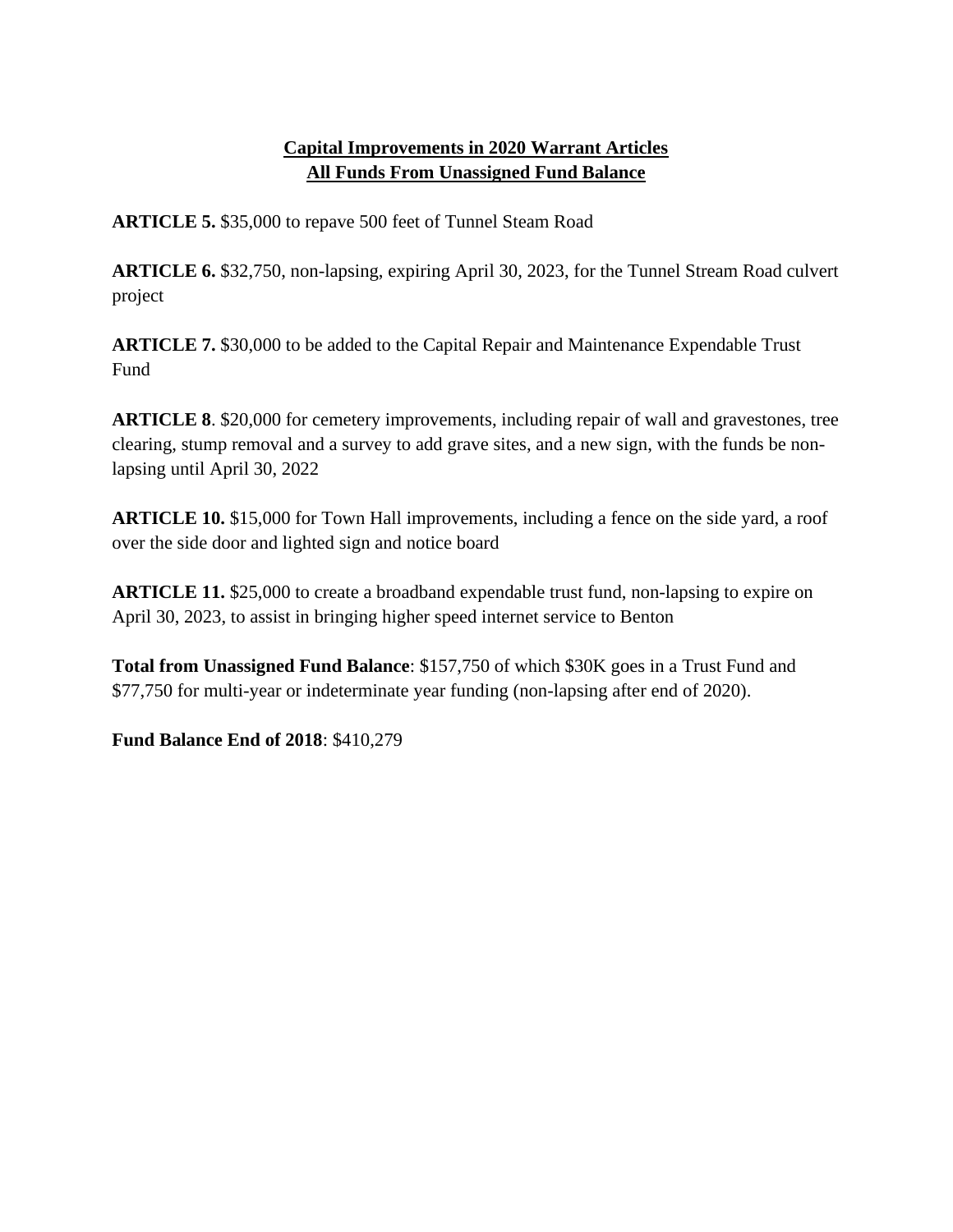### **2020 TOWN WARRANT Town of Benton, March 10, 2020**

To the inhabitants of the Town of Benton qualified to vote in Town affairs:

You are hereby notified to meet at the Benton Community Building (Town Hall) in said Benton on the Second Tuesday of March next, the  $10<sup>th</sup>$ , at seven o'clock in the evening.

When the town meeting opens, qualified voters will be asked to vote and act upon the following subjects:

**ARTICLE 1.** To choose persons for the following positions and terms of service: (Majority vote required)

| Position                     | Term    | Expires | Incumbent                 |
|------------------------------|---------|---------|---------------------------|
| Moderator                    | 2 years | 2022    | <b>Gilbert Richardson</b> |
| Selectman                    | 3 years | 2023    | William Darcy             |
| Treasurer                    | 1 year  | 2021    | Dwight Swauger            |
| <b>Town Clerk</b>            | 1 year  | 2021    | Michael Stiebitz          |
| Tax Collector                | 1 year  | 2021    | Michael Stiebitz          |
| Supervisor of the Checklist  | 3 years | 2023    | Elena Chevalier           |
| <b>Ballot Clerk</b>          | 1 year  | 2021    | <b>Frances Hadden</b>     |
| <b>Ballot</b> Inspector      | 1 year  | 2022    | Maxine Tyler              |
| Surveyor of Wood & Lumber    | 1 year  | 2021    | Joseph Boutin, Jr.        |
| <b>Planning Board Member</b> | 3 years | 2023    | Sam Gregory               |
| <b>Planning Board Member</b> | 3 years | 2023    | Richard Saffo, Sr.        |
| Trustee of the Trust Funds   | 3 years | 2023    | Laura Richardson          |

**ARTICLE 2.** To see if the Town will vote to accept the reports of the officers and agents as printed. Selectmen recommend this article. (Majority vote required)

**ARTICLE 3.** To see if the Town will vote to raise and appropriate the sum of \$131,500 for General Municipal Operations. This article does not include appropriations contained in special or individual articles addresses separately. Selectmen recommend this article. (Majority vote required)

**ARTICLE 4**. To see if the Town will vote to raise and appropriate \$3,000 to be added to the Revaluation Capital Reserve Fund with the funds to come from the unassigned fund balance. Selectmen recommend this article. (Majority vote required)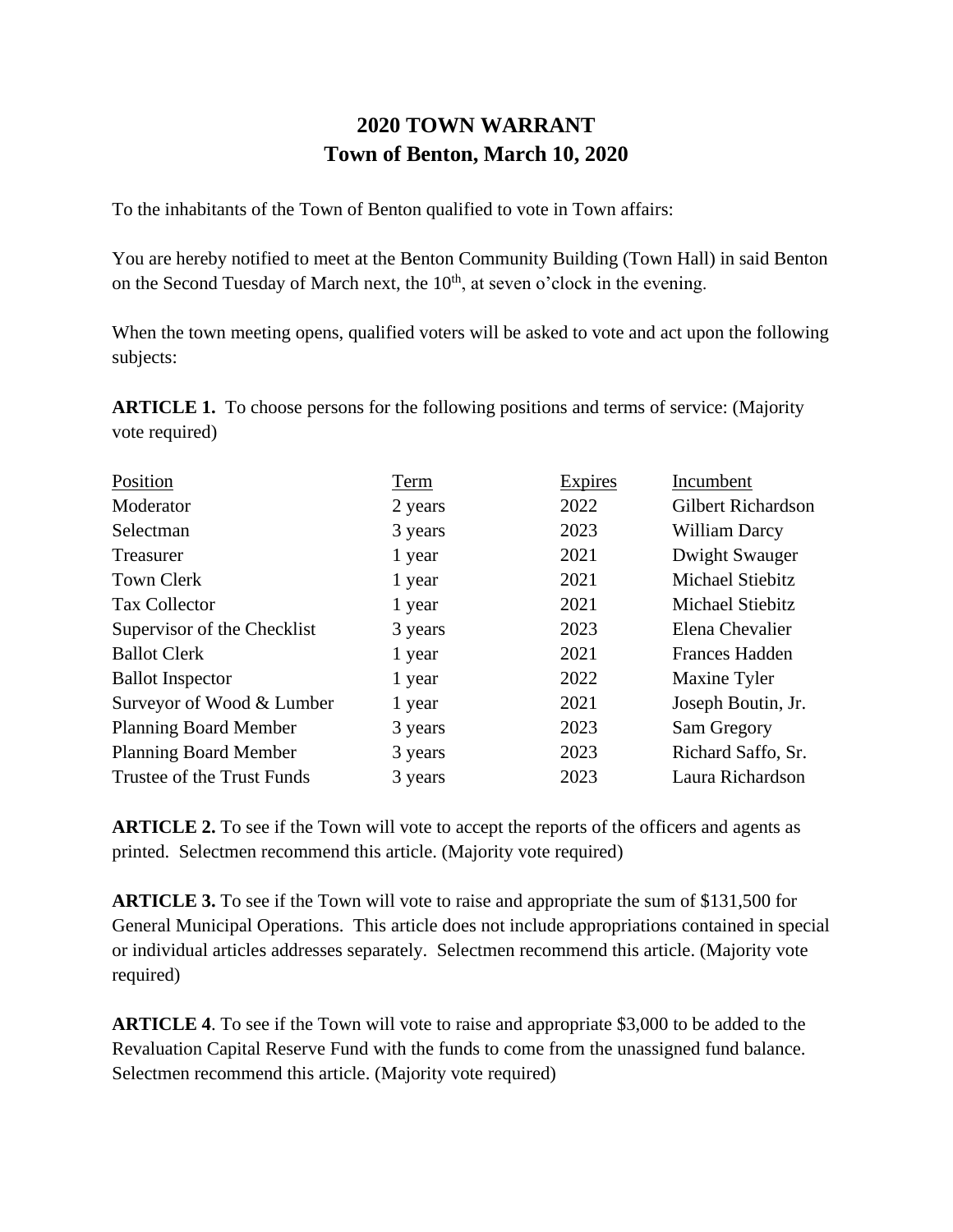**ARTICLE 5.** To see if the Town will vote to raise and appropriate \$35,000 to repave 500 feet of Tunnel Steam Road with the funds to come from the unassigned fund balance. Selectmen recommend this article. (Majority vote required)

**ARTICLE 6.** To see if the Town will vote to raise and appropriate \$32,750, non-lapsing, expiring April 30, 2023, for the Tunnel Stream Road culvert project, with the funds to come from the unassigned fund balance. Selectmen recommend this article. (Majority vote required)

**ARTICLE 7.** To see if the Town will vote to raise and appropriate \$30,000 to be added to the Capital Repair and Maintenance Expendable Trust Fund with the funds to come from the unassigned fund balance. Selectmen recommend this article. (Majority vote required)

**ARTICLE 8**.To see if the Town will vote to raise and appropriate \$20,000 for cemetery improvements, including repair of wall and gravestones, tree clearing, stump removal and a survey to add grave sites, and a new sign, with the funds be non-lapsing until April 30, 2022 and to come from the unassigned fund balance. Selectmen recommend this article. (Majority vote required)

**ARTICLE 9.** To see if the Town will vote to raise and appropriate \$1,000 for new tax maps with the funds to come from the unassigned fund balance. Selectmen recommend this article. (Majority vote required)

**ARTICLE 10.** To see if the Town will vote to raise and appropriate \$15,000 for Town Hall improvements, including a fence on the side yard, a roof over the side door and lighted sign and notice board, with the funds to come from the unassigned fund balance. Selectmen recommend this article. (Majority vote required)

**ARTICLE 11.** To see if the Town will vote to raise and appropriate \$25,000 to create a broadband expendable trust fund, non-lapsing to expire on April 30, 2023, to assist in bringing higher speed internet service to Benton, with the funds to come from the unassigned fund balance; further to name the Board of Selectmen as agents to expend from said fund. Selectmen recommend this article. (Majority vote required)

**ARTICLE 12.** To see if the Town will vote to set the annual compensation of the Tax Collector at \$2,000 plus statutory fees. Selectmen recommend this article. (Majority vote required)

**ARTICLE 13.** To see if the Town will vote to set the annual compensation for Town Clerk at \$2,000 plus statutory fees. Selectmen recommend this article. (Majority vote required)

**ARTICLE 14.** To see if the Town will vote to raise the income and asset limits and the property value exempted under the elderly exemption provided pursuant to RSA 72:39-a and b. The annual income limit will be increased from \$13,400 to \$15,000 for a single and from \$20,400 to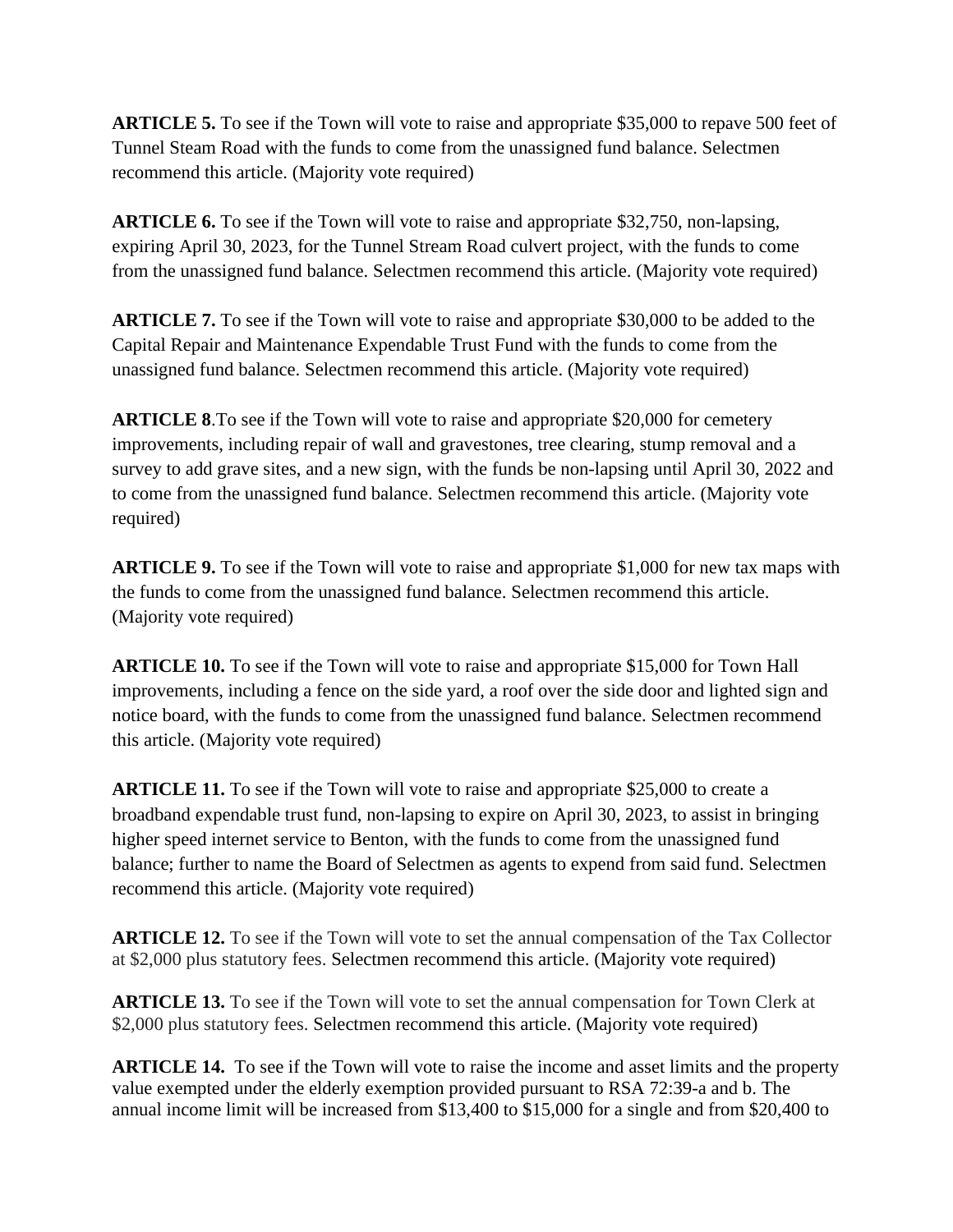\$25,000 for a married couple. Those qualifying will have exempted from taxes \$10,000 of property value for those 65-74 years old, \$15,000 for those 75-79 years old, and \$20,000 for those 80 years or older. The asset limit will be increased from \$35,000 for single to \$40,000 and from \$35,000 for married couple to \$50,000. Selectmen recommend this article. (Majority vote required)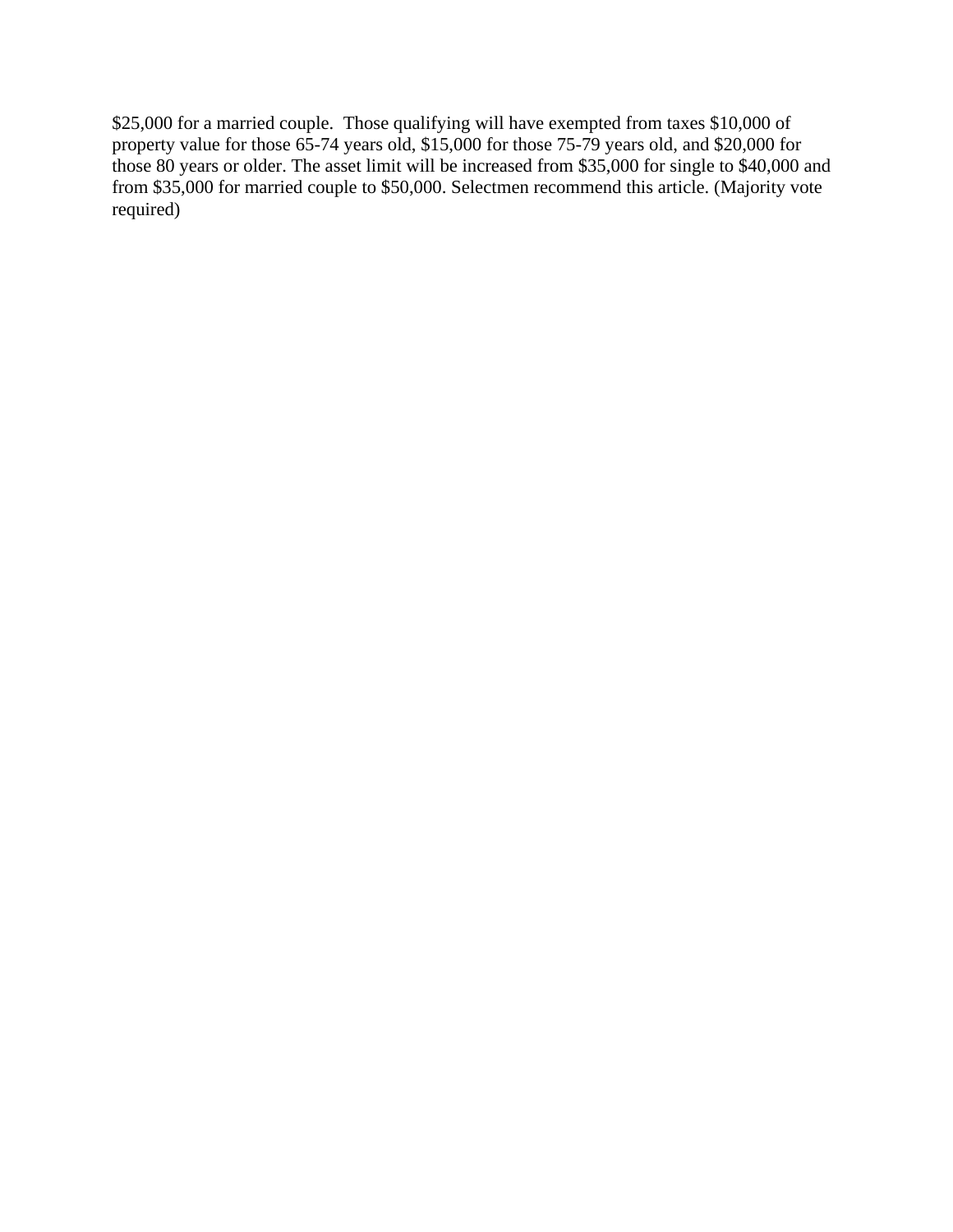# **Operating Budget History**

| 2020 | \$132,500 |
|------|-----------|
| 2019 | \$126,450 |
| 2018 | \$127,550 |
| 2017 | \$130,500 |
| 2016 | \$140,000 |
| 2015 | \$138,000 |
| 2014 | \$143,850 |
| 2013 | \$143,450 |
| 2012 | \$134,500 |
| 2011 | \$130,500 |
| 2010 | \$118,550 |
|      |           |

**Average of 11 years = \$133,259**